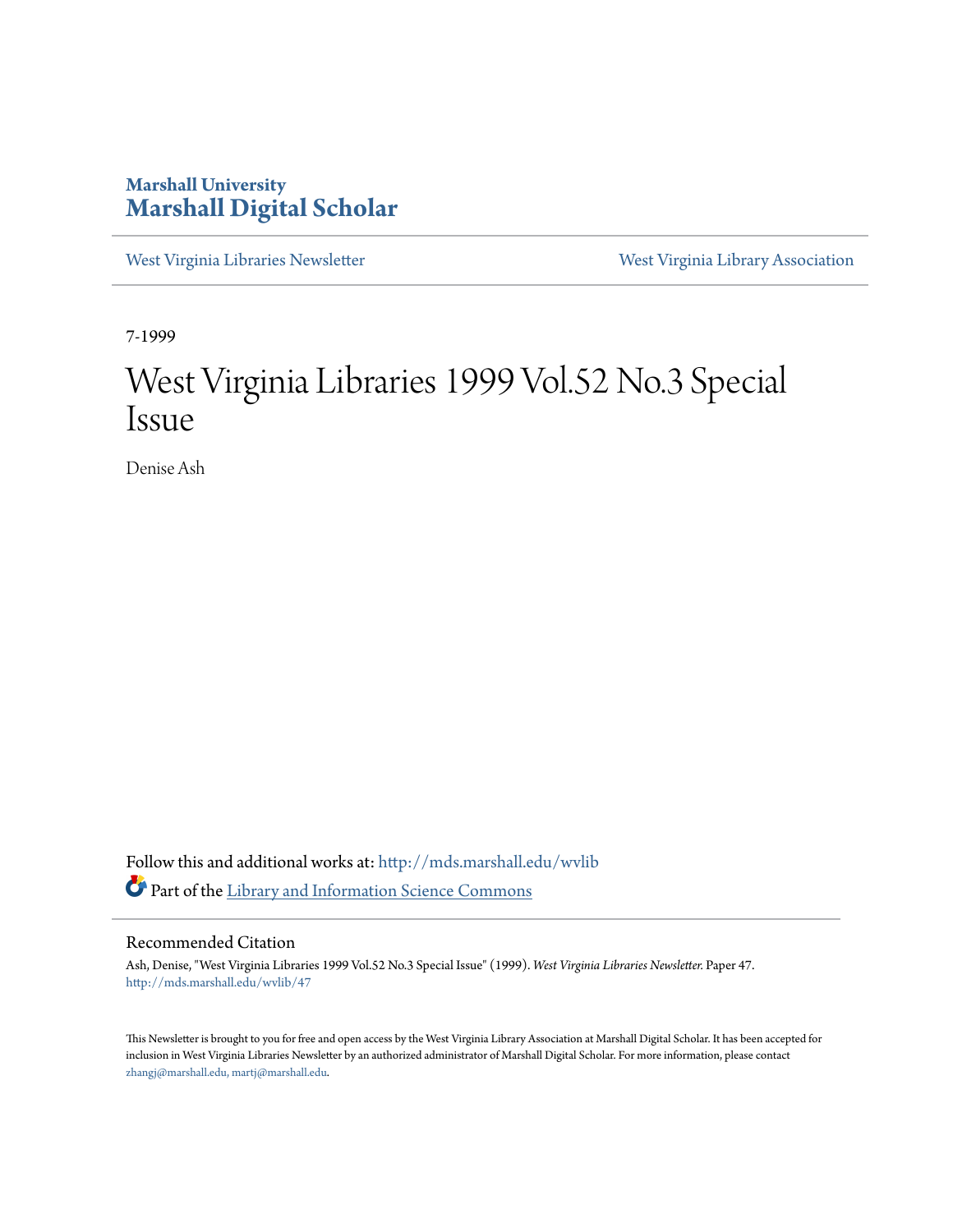

Vol. 52 • No. 3

# **Himmel & Wilson Directions 2000 overview**

*Editor's Note: The West Virginia Library Association voted at its Executive Board meeting in June to devote this entire issue of West Virginia Libraries to the Himmel & Wilson Directions 2000 Study which was excepted by the West Virginia Library Commission at its May meeting. Plans are underway for the policy making process which will involve librarians in planning and implementation of certain recommendations from the study.*

### *Background*

In November of 1997, the West Virginia Library Commission (WVLC) released a Request for Proposals (RFP) for a project "to study and make recommendations in the way library services are delivered to the people of West Virginia." The purpose of the study can be summarized in the following words from the RFP: "To assure a cohesive and uniform service system throughout the State." The RFP called for an assessment of the public libraries of West Virginia and of the services and structure of the West Virginia Library Commission.

Himmel & Wilson, Library Consultants was one of seven vendors to submit a proposal and was chosen to carry out the study. The Himmel & Wilson proposal described many ways in which information would be gathered. The three major methods for gaining insight into West Virginia's libraries were:

- a review of background documents supplied by WVLC,
- focus groups with librarians throughout the State of West Virginia, and,
- a mail survey of all public libraries in the State.

Personal interviews with many key individuals in the library community were also included as a mechanism to gain insight into

*SPECIAL ISSUE*

library service in the State.

The consultants reviewed hundreds of pages of background documentation including West Virginia Statutes related to library services, the "special laws" that govern a number of libraries, reports and publications of WVLC including statistical and budgetary reports, information regarding taxation and public funding in West Virginia including the report of the Governor's Commission on Fair Taxation entitled West Virginia's Agenda for Fair Taxation, a technology study conducted by RMG Consultants, Inc. in 1996, and reams of other documentation provided by librarians from throughout the State.

Formal focus group sessions for librarians and library trustees were held in fifteen locations that encompassed every region of West Virginia. Following is a listing of the locations of these sessions:

- Beckley
- Bluefield
- Clarksburg
- Flatwoods
- Hamlin
- Huntington
- Keyser
- Morgantown
- New Martinsville
- Parkersburg
- South Charleston
- Summersville
- Wheeling
- White Sulphur Springs
- Williamson

Over 150 people attended and participated in these sessions.

Less formal group sessions took place at the Mary H. Weir Library in Weirton and at the Putnam County Library in Hurricane. With the exception of the session in Flatwoods, which was held at the Motel/ Conference Center, all sessions took place in library facilities and the five members of

the consulting team took the opportunity to tour facilities and to conduct an informal assessment of what they saw.

Linked to the focus group sessions were site visits to additional public libraries. Team members toured over twenty additional public libraries of all sizes and types, again, in all areas of the State. In summary, the consultants visited approximately 20 percent of West Virginia's public libraries.

Focus group sessions were also held in Charleston at the WVLC headquarters in two separate groups. Forty-three staff members participated in these sessions.

A mail survey was sent to all library administrative units (99) and, through the administrative units, to each of the 77 branch library locations. A more complete reporting of the survey process and results is included in a subsequent section of the report.

Finally, the consultants interviewed over twenty individuals identified by WVLC staff and by members of the Directions 2000 Committee. Some of these interviews were conducted in person and others took place over the telephone.

A total of fifteen separate trips were made to locations in West Virginia by the five consultants. The consultants spent in excess of thirty days on site in the State in the course of the project. One or more of the consultants met formally with the Directions 2000 Committee on three occasions, and the principal consultant for the project presented preliminary findings and recommendations at the December, 1998 meeting of the West Virginia Library Association (WVLA).

The following report then, is based on a considerable body of facts, on a wealth of informed opinions expressed by members of the West Virginia library community, and on the professional judgment of the consultants.

1 July 1999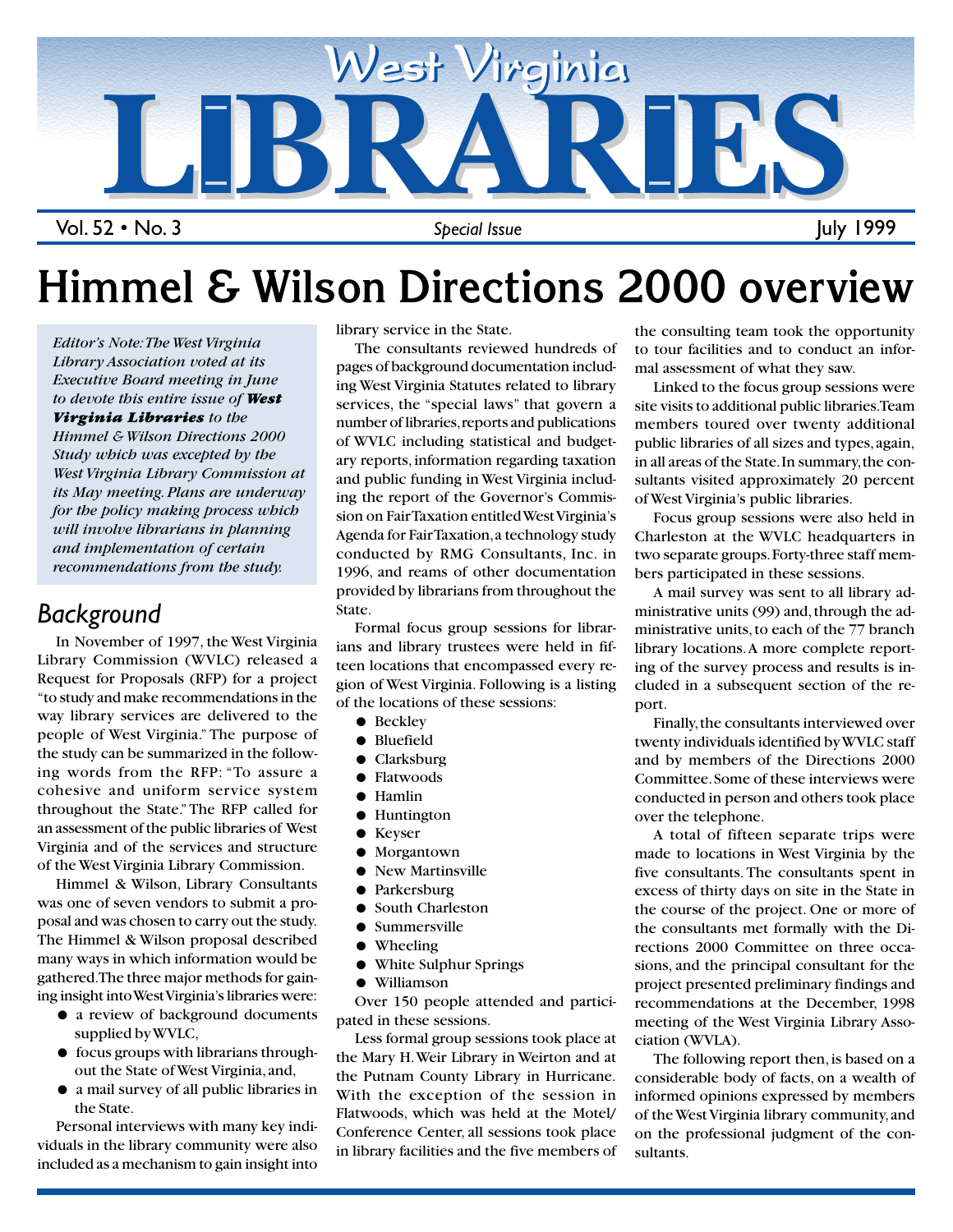## *Focus Groups and Site Visit Findings*

Site visits and focus groups conducted by the consultants revealed a great deal of diversity in terms of size, budget, facilities, collections, staff training, and overall quality of service. The quality of service observed was not strictly associated with size of library. High quality service and facilities were observed in a number of libraries of all sizes. However, it must also be said that inadequate service and facilities were also much in evidence across the board and regardless of size or classification of the library as a service center, affiliate, designate, or direct service library.

The consultants were consistently impressed by how much was done with so little. Overall, the operating budgets of West Virginia's libraries are dismal. Salary schedules for library workers are among the poorest in the nation. Nevertheless, the consultants were largely met with energetic, enthusiastic, and dedicated workers struggling to offer their communities the best service possible with the resources that are provided.

The consultants have conducted focus groups in libraries in many states across the nation and fully expected that certain common themes would emerge from the sessions in West Virginia. Major themes of funding, the challenges of implementing new technologies, and training, especially training related to technology, were fully anticipated. The consultants were not disappointed in this regard. Those topics were dominant ones.

However, the manner in which these issues impact library service in West Virginia is unique. The library funding problem in West Virginia is a crisis of major proportions. If funding issues are not addressed, many West Virginia residents will be faced with deciding between two bleak choices: closing the library doors, or accepting very poor quality library service as the norm.

Governance and funding concerns come together in another issue identified as a problem in both the focus groups and in personal interviews. The current structure of affiliates, service centers, designates, and direct service libraries has resulted in inequity of service as well as in hard feelings and distrust between and among librarians. The different levels of service provided by service centers to their affiliates, the level of service provided by WVLC to direct service libraries, and the percentages of state aid withheld in compensation for service center and WVLC services are contentious issues that create far greater harm than the dollars involved justify. Clearly, these are issues that must be addressed.

While the deployment of technology in West Virginia's public libraries is generally a bright spot, there are major questions about the sustainability of past, current, and emerging technology initiatives. On the training issue, West Virginia lacks the training infrastructure that is in place in many other states. Many states that have library and information science schools within their boundaries turn to these institutions for continuing education as well as for courses leading to advanced degrees. There is no American Library Association accredited library school in West Virginia. A second way that some other states provide for ongoing training is through state-funded regional library systems that have continuing education as one of their major functions. West Virginia also lacks this mechanism.

Several unique sub-themes also emerged in the focus groups. First is the fact that most public libraries in West Virginia have relatively short histories. Unlike the situation in many states, very few West Virginia libraries pre-date World War II. This short history creates problems that are discussed later in the report.

A second important sub-issue is that, in general, expectations for local funding support for public libraries are very low in West Virginia. Only a handful of libraries in the State even approach the national average



# **Total Library Income per Capita**

Chart 7

July 1999 2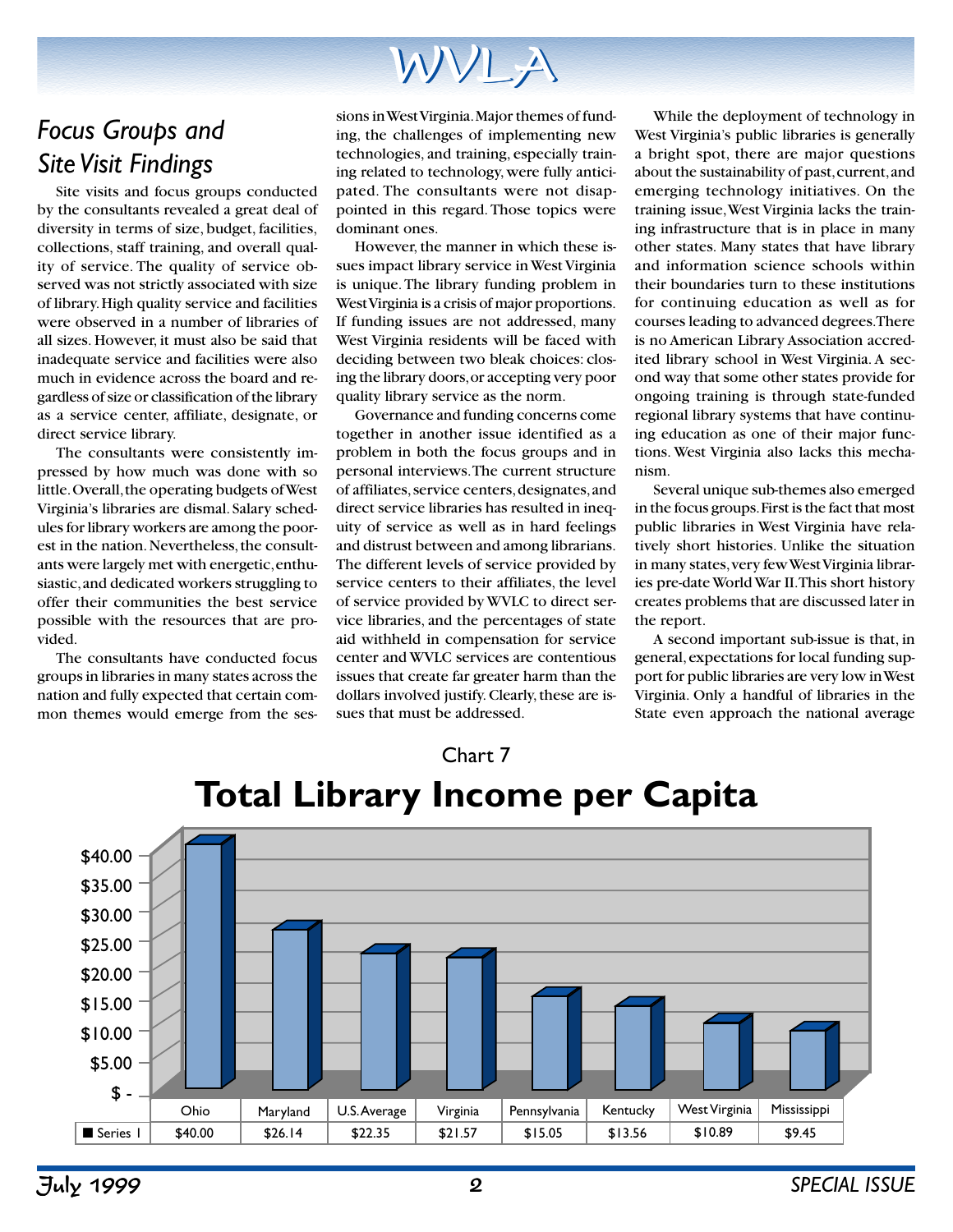for local funding. Many libraries get a majority of their support from the State of West Virginia. This expectation that public library service should be supported by the State rather than by local government is highly unusual.

Sustainability is a third sub-theme evident in the focus groups that requires attention. The WVLC is perceived by many to be an organization that is better at starting than at finishing things. In fact, the creation of numerous small libraries in the 1970s has come home to roost as a major problem in

## *Comparison to National and Regional Norms*

West Virginia's public libraries are among the poorest in the nation when viewed from a funding perspective. Data from the most recent year for which national information has been fully compiled (1995) shows that West Virginia libraries ranked second to last (50th of 51 including all states and the District of Columbia) with an average per capita income of only \$ 10.89. Only



the 1990s and will continue to challenge the Commission in the future. While the creation of instant libraries and outposts dramatically improved access to library service, no long-term method to ensure that these libraries would be funded at an adequate level was ever developed.

The emerging Gates Foundation program raises similar questions. While failure to pursue the opportunities afforded by the Gates funding would be tantamount to political suicide for the Commission, many states in which libraries are funded at considerably higher levels have raised real concerns regarding how what is started during the grant period will be continued when Gates funding ends.

The issues raised in the focus groups and problems that were observed in the course of site visits were explored in further detail in the mail survey of public libraries that was conducted. The findings of the survey follow.

Mississippi's libraries, with per capita funding of \$ 9.45, received less overall financial support. The national average (mean) per capita support for public libraries in 1995 was \$ 22.35, almost double West Virginia's level. **Chart 7** compares West Virginia's per capita support to that of other states (including surrounding states) and to the national average.

The majority of financial support for public libraries in the United States comes from local units of government. Almost 80 percent (78.3%) of all public library operating income is derived from local taxes with the property tax being far and away the most common source of local revenues. **Chart 8** compares West Virginia's sources of income for libraries with sources of income for libraries nationally. The level of poverty in some West Virginia jurisdictions, state requirements for a minimum percentage county expenditure for public education, and a general aversion to property

#### **Editors**

**Denise Ash** Alpha Regional Library P.O. Box 149 Spencer, WV 25276 304-927-1770 (W) • 304-927-1779 (FAX) *ash de@wvlc.wvnet.edu*

**Sue Eichelberger** Cultural Center 1900 Kanawha Blvd. E. Charleston, WV 25305-0620 304-558-2534 (W) • 304-558-1612 (FAX) *eichel@wvlc.wvnet.edu*

#### **Circulation Editor**

**Jo Ann Calzonette** Evansdale Library • WVU P.O. Box 6105 Morgantown, WV 26506 304-293-4695 x5112 *u517a@wvnevm.wvnet.edu*

#### **Advertising Editor**

**Kelly Funkhouser** Morgantown Public Library 373 Spruce Street Morgantown, WV 26505 304-291-7425 (W) • 304-291-7437 (FAX) *funkhous@hp9k.clark.lib.wv.us*

*West Virginia Libraries* (ISSN) 0043-3276) is the official publication of the West Virginia Library Association. The views expressed are not necessarily the official viewpoints of WVLA.

*West Virginia Libraries* is published six times a year in February, April, June, August, October and December. A subscription is included with membership dues. The subscription rate for non-members is \$15 per year. Some back issues are available at \$3.75 per issue. All back issues are available from: University Microfilms Ann Arbor, Michigan

Photographs, news, articles and correspondence should be sent to the editors. Subscriptions and changes of address should be sent to the Circulation Editors.

> Copy deadline: 15th of month preceding publication.

**WVLA's Web site:** *http://wvnvms.wvnet.edu/~wvla/*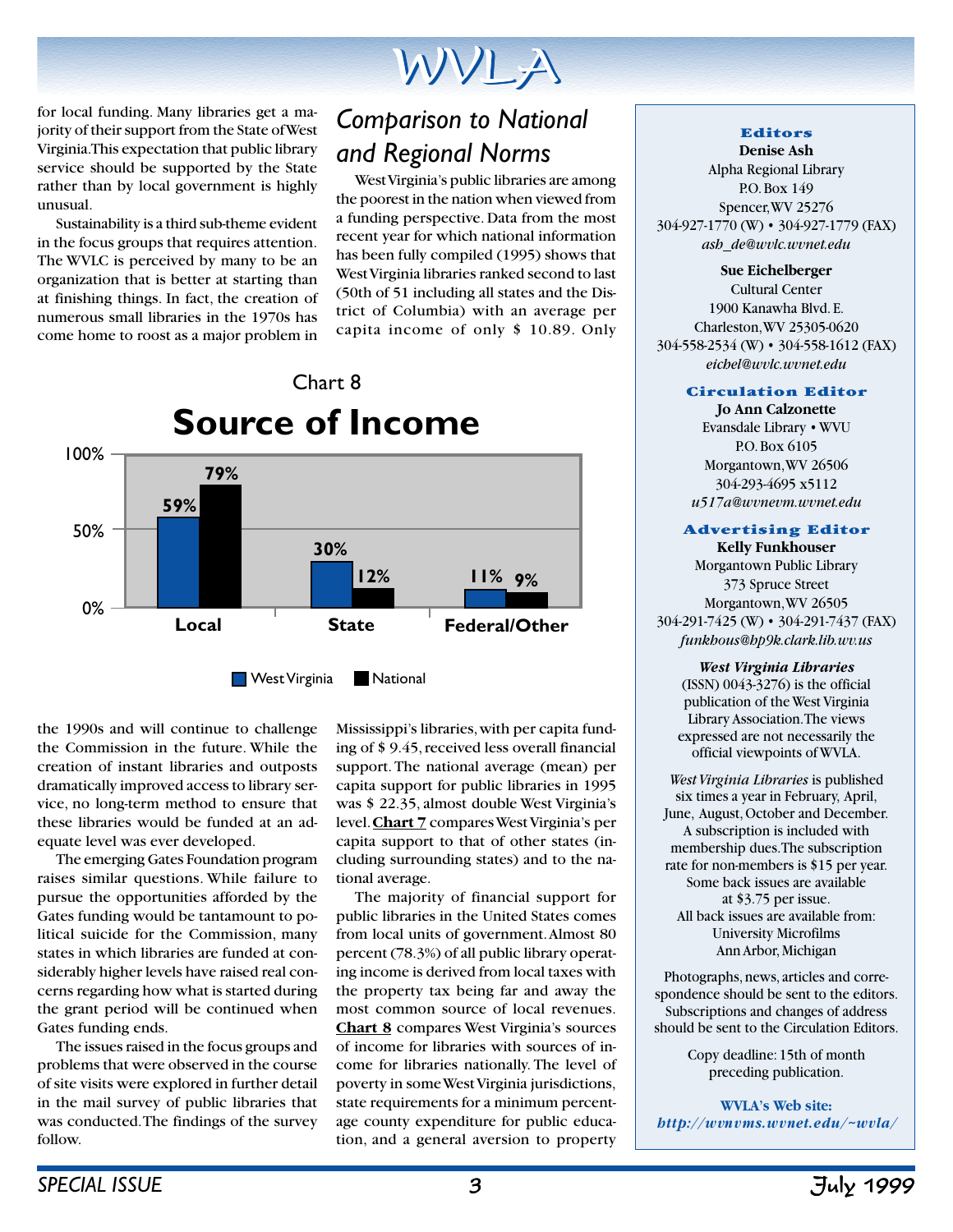Chart 9

## **Local Per-Capita Public Library Funding**



taxes in the State make securing dependable funding for public libraries from local governments difficult to say the least.

West Virginia's local funding for public libraries is dismal. When two states that fund their public libraries very differently than most are excluded from the analysis, West Virginia, with only 59.7 percent of its funds coming from local units of government, ranks last in local support. The two states that fall below West Virginia in the percentage of local support are Hawaii and Ohio. The State of Hawaii operates a consolidated public library system; that is, all public libraries are State operated. Over 90 percent (92.2%) of Hawaii library revenues (a total of \$ 19.58 per capita) come from State tax sources.

Ohio public libraries also receive the bulk of their operating support from State revenues although the libraries are governed and managed locally. Seventy-one and seven-tenths percent (71.7 %) of Ohio's \$ 40.00 per capita support for public libraries comes from a dedicated percentage of the State's income tax. **Chart 9** compares local per capita support for libraries in West Virginia with adjoining states and with the national average. Note that although Ohio's local support percentage is lower than West Virginia's, Ohio's local support is greater in

actual dollars in spite of the fact that Ohio's state aid support is eight times that of West Virginia.

West Virginia's lack of stable financial support for public libraries should be understood as being a serious problem overshadowing all others. The extremely low percentage of *local* support coupled with

the low overall per capita support places West Virginia at the very bottom as far as financial support for its public libraries is concerned. Opportunities for significant improvement in library services in the State will be severely limited unless the revenue picture is substantially improved.

The West Virginia library community and the West Virginia Library Commission have attempted to offset the lack of local financial support with a strong program of direct state aid to public libraries. While the State has some reason to be proud of its status of providing per capita support above the national average (3rd highest at \$ 3.33 per capita in 1995 compared to the \$ 2.69 national mean), this funding by no means makes up for the lack of local support. The other two states with extremely low percentages of local support (Hawaii and Ohio) provided \$ 18.05 and \$ 28.66 per capita in state aid respectively. **Chart 10** compares state per capita aid.

In spite of severe financial limitations, not all library service in West Virginia is sub-standard. To their considerable credit, West Virginia's people and the libraries that serve them fared better on service measures than on funding. For example, West Virginia ranked 39th of 51 states in the number of circulations per capita and 27th in library visits per capita among the 44 states that

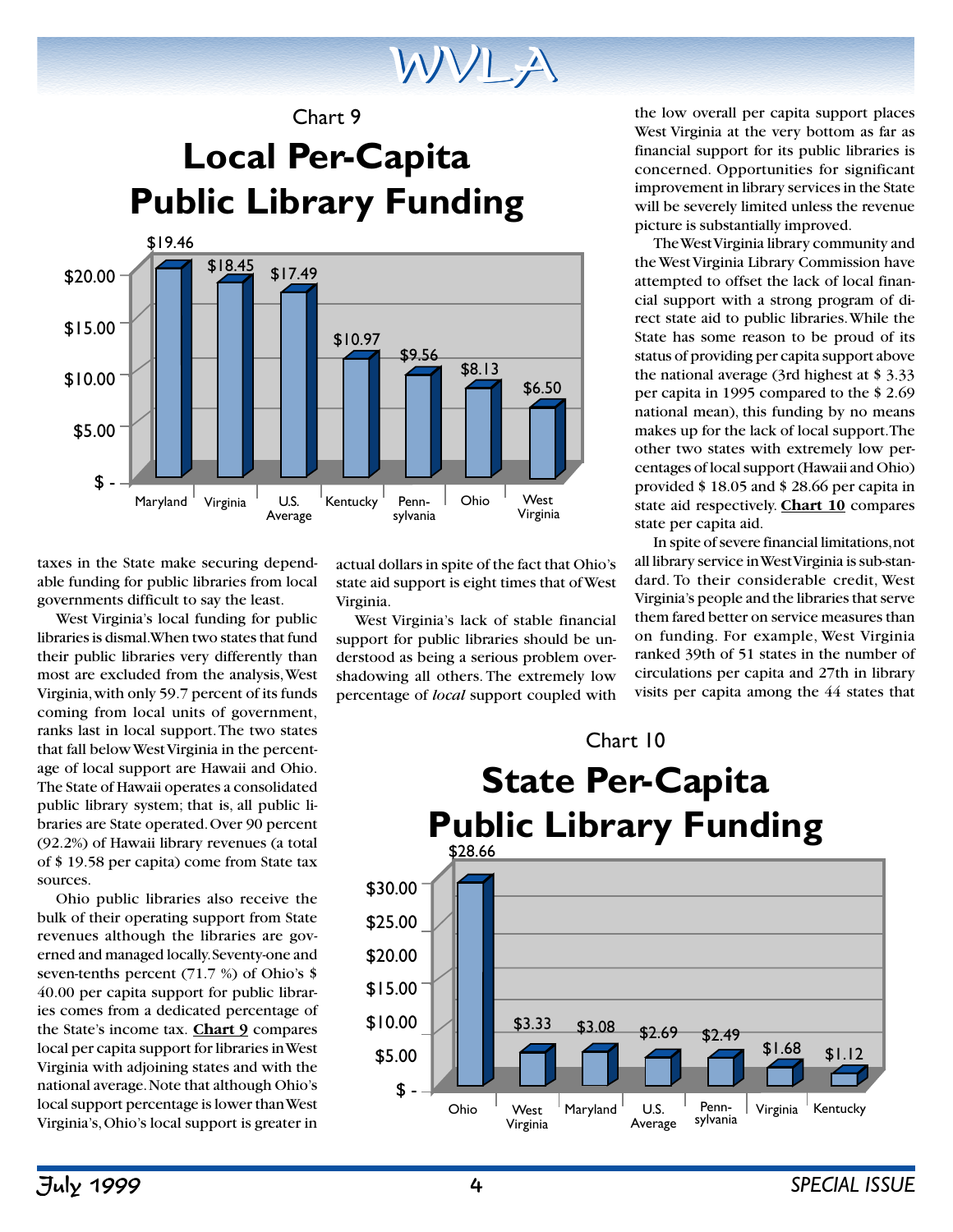reported data for FY 1995. West Virginia also ranked 27th among 43 states reporting the number of reference transactions per capita. It is apparent West Virginians are hungry for good library service and that a dedicated corps of underpaid library workers is striving mightily to provide what they can with the limited resources available to them.

Interviews with library directors revealed that, with very few exceptions, librarians and other library staff members are poorly paid both in terms of salaries and benefits. National statistics confirm this impression. West Virginia ranked 49th of 51, ahead of only Arkansas and Mississippi, in salary and wage expenditures per capita and only slightly better (48th) when benefits are included. Surprisingly, interviews with library directors did not reveal staff turnover as a major problem except in a few areas of the State experiencing significant economic growth.

Several other observations by the consultants are also supported by the national data. With a few notable exceptions, most small and medium sized libraries seemed to have collections of adequate size to serve their populations. However, consulting team members raised serious questions about the quality of materials collections seen in many libraries. Most libraries appeared to contain a large number of worn and badly dated books especially in the adult non-fiction and reference areas. It was noted that current periodical subscriptions in most libraries were also quite limited.

West Virginia's 29th rank on volumes per capita, coupled with its 48th ranked expenditure of \$ 1.67 per capita for collections, tends to indicate that West Virginia's libraries are in serious need of extensive weeding, or "de-selection" of materials. Library shelves contain a good number of books of marginal value.

"Turnover rate" measures the number of times an average item in a collection circulates in the course of a year. A turnover rate of between two and three (meaning that an average item circulates 2 to 3 times during the course of a year) can be considered within the normal range for a typical public library. It should be noted however, that libraries with sizeable research collections that are non-circulating usually have considerably lower turnover rates.

Turnover rates above three normally in-

dicate that a library has a well-selected collection that is very actively used and that contains very little "dead-wood." A turnover rate below two usually indicates that the majority of items in the library's collection are of little interest to people in the community. The collection may contain some well-chosen materials but the predominance of old, worn, or irrelevant materials on the shelves makes quality items difficult to locate. While many West Virginia libraries have excellent turnover rates, the number of libraries with rates under one is alarming (32 of the 98 administrative units) and the overall average for West Virginia public libraries is only 1.72.

While the condition and age of the collection in many of the libraries serving larger populations is somewhat better, most of these collections are undersized. There are very few public library collections of any real depth in West Virginia. Fewer than a dozen public libraries in West Virginia reported that their book collections were in excess of 100,000 volumes in 1997. Furthermore, several of these reported collections include branch holdings that typically duplicate a significant percentage of holdings at a main library or in other branch locations. Only two libraries, the Kanawha County Public Library and the Cabell County Public Library, reported collections in excess of 200,000 volumes.

West Virginia's 42nd rank in serials holdings per 1,000 population confirms another of the consultants' suspicions. West Virginia's periodicals holdings are considerably below the national average. This reduces the value of the public library to students and accentuates the need for access to online periodicals databases.

Another concern is prompted by West Virginia's relatively high rate of reference transactions (27th rank) coupled with its low spending (48th rank) on new materials. The accuracy of answers to reference questions is suspect if collections contain dated materials since they often contain information that is no longer accurate or relevant.

An additional important factor impacts both public library funding and the overall depth of West Virginia's public library collections. Only a small percentage of West Virginia communities have a long history of public library service. As was mentioned

earlier, three-quarters of the libraries responding to the consultants' survey indicated that their public library had been founded since 1950. Over half of the libraries indicated they were not in existence as recently as 1970.

One can speculate that this lack of history negatively affects local funding in two ways. First, the public library is forced to compete for funds with well-established departments and institutions such as police, fire and schools that have been in existence for much longer periods of time. Taxpayers have grown accustomed to funding these services. Libraries lacking this historical base are often left fighting over the scraps.

The second potentially negative impact is that community leaders and elected officials in places without a long history of library service often lack firsthand experience and knowledge of the benefits of libraries. They are less likely to advocate for increased library funding than are individuals who have fond memories of going to the library as a child or those who have experienced using the library's resources as a student.

This lack of a long library history also has a negative affect on the depth of library collections. Libraries one or two decades old often lack important historical works, research tools, and in-depth backfiles of periodicals.

In spite of significant odds, West Virginia libraries have managed to keep pace with most of the nation in regard to Internet connectivity. Only nine of one-hundred and eleven (8.1%) of the libraries responding to the consultants' survey of West Virginia public libraries reported that their library lacked an Internet connection. All of these library outlets were branch locations. The 91.9 percent West Virginia connectivity rate compares favorably to the most recent national data reported in *The 1998 National Survey of U.S. Public Library Outlet Internet Connectivity* (Bertot & McClure). This report indicated that 83.6 percent of all public library locations nationwide (including branches) were connected. West Virginia's progress is particularly good given the rural nature of much of the State. The Bertot and McClure report found public libraries in rural areas were less likely to be connected. The national rural connectivity rate was reported at 78.4 percent.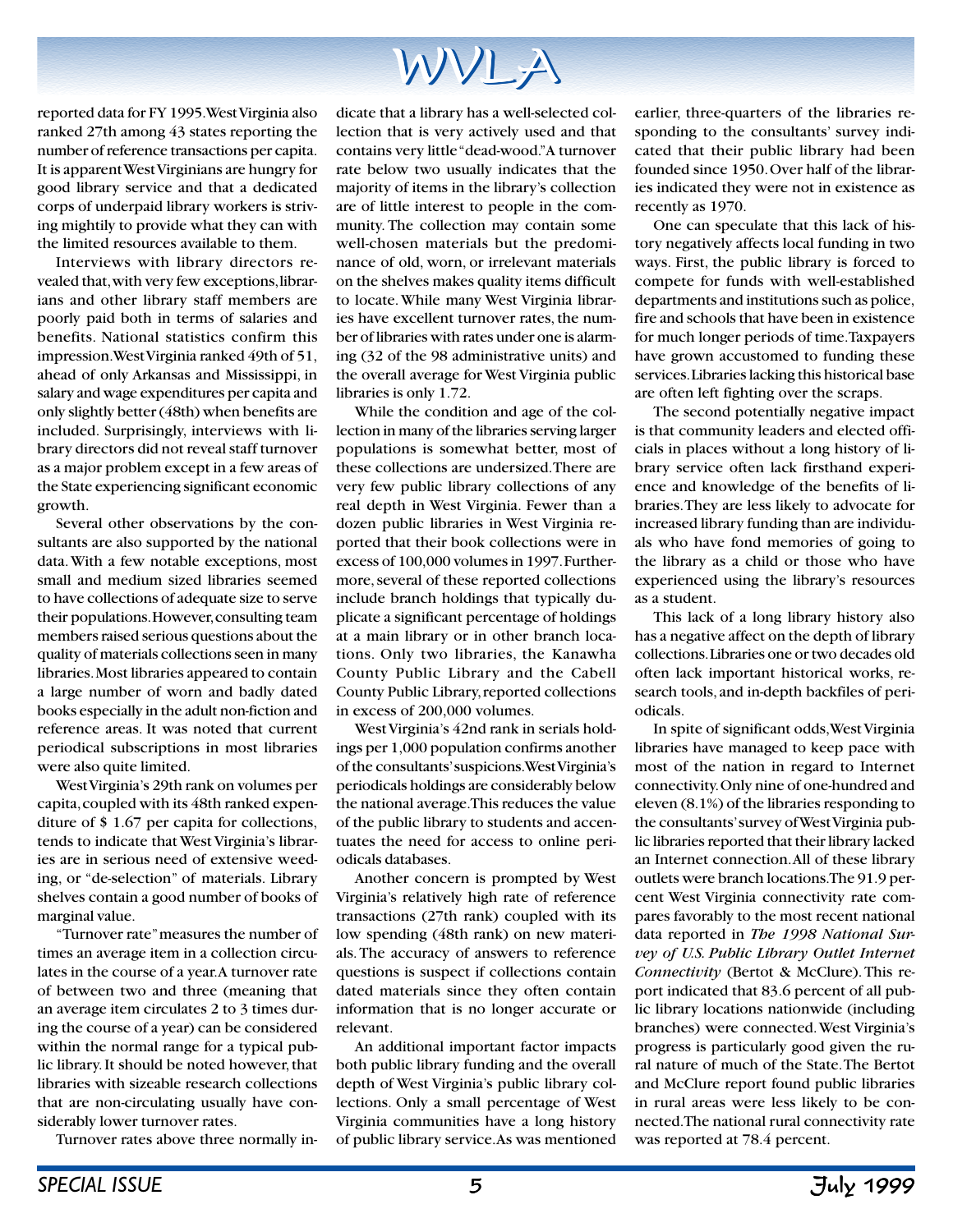### *Recommendations*

The consultant team's recommendations are grouped into six major categories which have been identified as areas of concern through an extensive review of background data, input from the West Virginia library community gathered through focus groups, personal interviews, and the mail survey of all West Virginia public libraries. The six categories are:

- 1. Funding
- 2. Governance and Structure
- 3. Continuing Education/Professional Development
- 4. Collections/Resources
- 5. Technology
- 6. West Virginia Library Commission Services/Organization

#### **FUNDING**

The consultants recommend the development and pursuit of a "partnership" funding strategy aimed at increasing both State and local funding for public libraries. The long-term goal of the funding effort should be to increase the overall funding level of West Virginia's public libraries to the national average with approximately half of the funding coming from State tax revenues and half coming from local revenue sources.

The consultants have followed the activities of the Governor's Commission on Fair Taxation with interest. WVLC also needs to monitor activities related to this Commission's report on tax simplification. WVLC should carefully consider whether a shift from local property taxes could provide an opportunity to gain additional dedicated funding for libraries.

If a major shift in the structure of taxes does occur, it may be appropriate to pursue the target of attaining funding equal to the national average using a split between state and local funds more heavily weighted toward the State of West Virginia. We believe that the basics of the funding program suggested below are sound even if the majority of support for libraries came from the State.

State funding should be distributed using a multi-part formula consisting of three components. The first component, a simple per capita distribution, would be based on the service population of the library receiving the aid. The second element, an equal-

ization component, would provide additional State assistance in areas (counties) that do not have an adequate tax base to meet local funding targets established for the program. The third component of the funding program would be an incentive program to encourage the establishment of library administrative units based on a larger unit of service (county or multi-county) and on the hiring and retention of a professional (MLS) administrator.

The initial target for the per capita factor of the formula would be a doubling of current aid from roughly \$ 3.25 to approximately \$ 6.50. Reaching this target would trigger structural changes and distribution changes covered in the GOVERNANCE & STRUCTURE section below (essentially the abolition of the service center, affiliate, designate, and direct services library framework with a "free-market" model). Specific standards related to percentage of budget spent on materials, hours of operation, etc. should be established as a requirement for the receipt of basic aid.

A reference is made to the Massachusetts Public Library Initiative process later in this section. While the consultants recognize that Massachusetts and West Virginia are very different, it is the process of including the library community rather than the tax environment that is of greatest importance. The development of standards for the receipt of basic state aid payments in West Virginia could be a part of a planning initiative similar to that undertaken in Massachusetts. More details regarding this effort follow.

The second portion of the formula recommended for West Virginia (equalization) would reward all libraries reaching local funding targets based on the relative prosperity/poverty of a county based on property valuation and other measures of wealth with some additional aid. However, the amount of aid awarded under this part of the formula would be inversely proportional to the relative wealth of the county. Distribution of these dollars within counties to multiple libraries would be based on service population within the county. The initial target for this aid package would be approximately \$ 1.75 per capita based on the State's population (although the money would not be distributed on a per capita basis).

The initial target for the third portion of the formula would also be \$ 1.75 per capita (again not distributed on a per capita basis). These dollars would be awarded only to those libraries directed by professionally trained (Master's degree in Library Science) staff and structured to serve an entire county, multiple counties, or a population base of a specified size. The intent of this aid is to encourage the growth and development of libraries in two ways. The first is to have all libraries in the State headed by professionally trained personnel. The second goal is to develop units of service with an adequate tax-base behind them to sustain a quality program of library service over time.

This portion of the formula could include some flexibility. For example, part of the program could be based on subsidizing the salary of a professionally trained director or it could be used to provide scholarship assistance to current library personnel working on acquiring their MLS. One state, Illinois, even provides scholarships to non-library employees who agree to work in the state for a specified period of time after their graduation. Mississippi provides "personnel grants" to libraries as incentives for employing professionally trained staff.

Incentive payments could have "steps" to help libraries move toward standards. For instance, libraries could receive a portion of the incentive dollars as a library director completes coursework in library science. If the MLS is seen as too high a target initially, WVLC could work with academic institutions in West Virginia or with the University of South Carolina to develop a certificate program that could qualify libraries for incentive payments. However, the consultants believe that the MLS standard should remain as an important target and that libraries achieving it should be rewarded with incentive payments.

In regard to larger units of service, several states have made significant progress in library funding using the county governance model. North and South Carolina are good examples. Other states that have moved in this direction (Arkansas and Mississippi) are still struggling and have had mixed success.

What the consultant team has presented here is an aid program intended to create a partnership between the State of West Vir-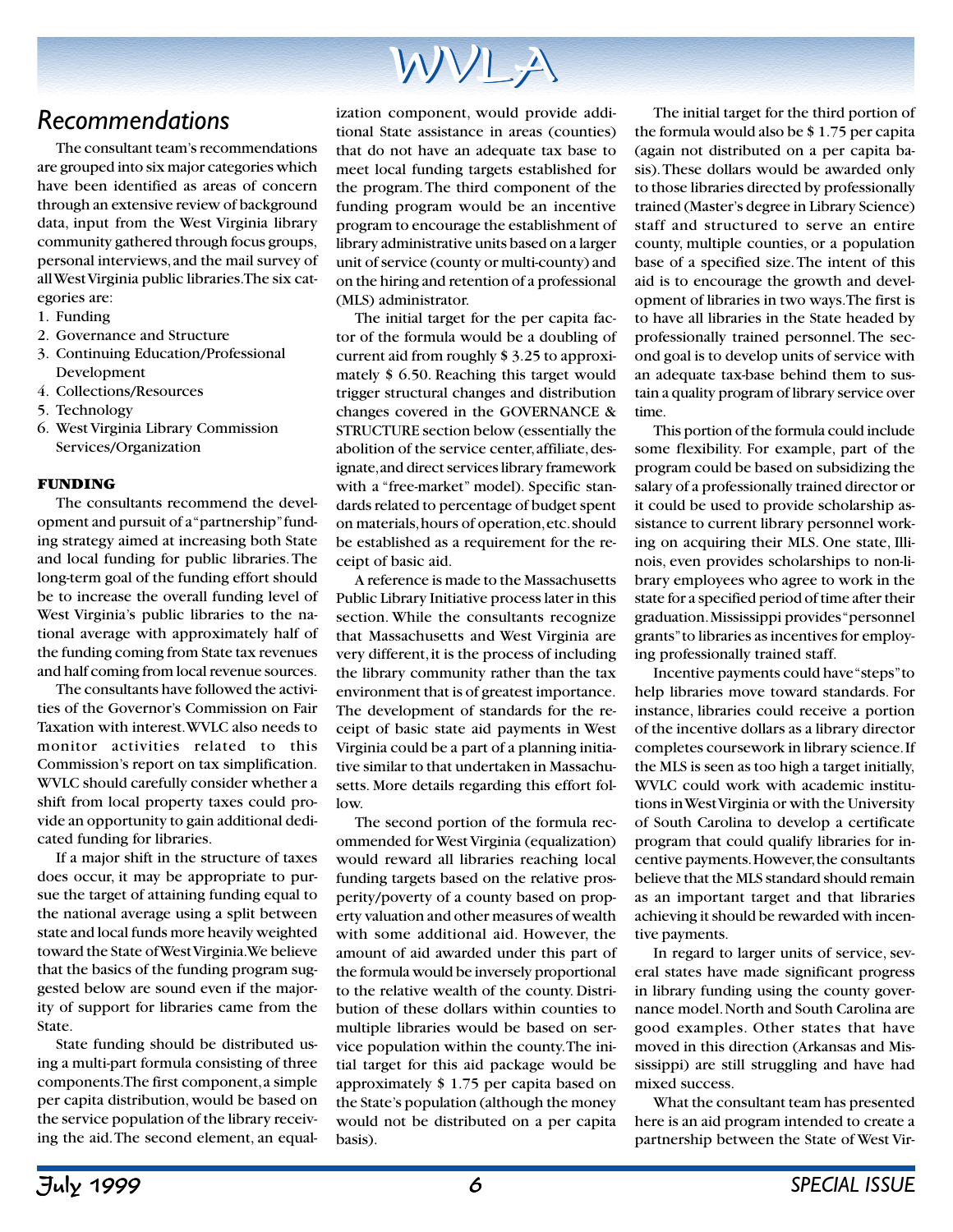

ginia and local units of government (including counties) for the funding of public libraries. The specifics of the program should be developed within the West Virginia library community with participation of the West Virginia Library Commission, the West Virginia Library Association, and the entire West Virginia library community (librarians, trustees, friends, local officials, etc.). A model for participation in the development of this type of program is currently underway in Massachusetts under the guidance of the Massachusetts Board of Library Commissioners.

The West Virginia Library Commission should also closely track and become involved in ongoing discussions and deliberations on tax-reform/tax-fairness now underway in the State. State funding for libraries needs to be ongoing, and those states that have been most successful have managed to secure a dedicated source of funding for libraries that is ongoing and subject to inflationary growth.

Several additional funding issues need to be raised, explored, and pursued. The first is the attempt to secure ongoing support for library technology through State Lottery revenues. This effort is a worthy one and should continue. However, this should NOT be seen as a replacement for the comprehensive program outlined above. Secondly, West Virginia should pursue a specific aid program for library building purposes. Several states have such programs in place that could be used as models (Delaware, Massachusetts, etc.).

Finally, the West Virginia Library Commission should explore the possibility of taking a role in encouraging the development of private funding sources to enhance library service. Several states (Oregon, Kansas) are using LSTA dollars to fund positions that either identify and assist libraries in applying for grants or foundation funds (other than LSTA) or help libraries develop local foundations in support of library services. The consultants believe there is wealth in West Virginia that is largely untapped by the library community.

#### **GOVERNANCE & STRUCTURE**

As funding for West Virginia's public libraries gradually increases, the current system of service centers, affiliates, designates, and direct service libraries should be elimi-

nated. The consultants believe the current structure has largely outlived its usefulness and is now more divisive than helpful. However, it is also recognized that some libraries are largely dependent on services provided whether by a regional service center or by the West Virginia Library Commission. Therefore, the consultants recommend that the current system be retained (with some modification) until such time as the direct per capita aid reaches a specific threshold. (A \$ 6.50 per capita amount is mentioned above as a possible level.)

A significant level of funding of this magnitude is necessary before taking this step because most libraries that move from being affiliates or direct service libraries will lose support services on which they have become dependent. A significant increased level of State funding must be available to allow them to purchase these services on the open market or to develop the internal capacity to handle the displaced tasks. The increased funding will also supplant the loss sustained by service center libraries that now retain a portion of the state aid provided to affiliates.

When the threshold is reached, all libraries should receive all of their state formula funding directly. As explained above in the FUNDING section, libraries would receive different amounts through the equalization and incentive portions of the state program. The intent of this portion of the recommendation, however, is that all dollars generated by the formula would flow directly to the libraries without any portion being retained either by the West Virginia Library Commission or by a service center library.

With the additional dollars available through the enhanced state-aid package, West Virginia's public libraries could pursue a "free-market" system of securing needed support services. All libraries would be free to contract with any other library, with the West Virginia Library Commission, or with private vendors for services such as cataloging and processing, technical assistance, payroll services, etc. In the case of services provided by the Library Commission, charges should be based on the recovery of actual costs rather than being subsidized in any way. Subsidization of libraries serving relatively poor areas would happen through the equalization portion of the state-aid formula, not through the provision

of services.

The consultants believe there are many library administrative units in West Virginia that are simply too small (population served) and lack an adequate tax base behind them to sustain effective library service. Earlier we mentioned two choices open to many communities - - closing or offering substandard service. There is actually a third option.

They can:

- Close,
- Continue to offer sub-standard service, or,
- Merge with other libraries to form a larger unit of service with a viable, sustainable tax-base.

The creation of so many new libraries in the 1970s did extend access to library service to many West Virginians who had no service or marginal service in the past. However, the creation of instant and outpost libraries without an accompanying sustainable funding program has created problems as well. The design of the funding package presented above is intended to encourage small independent libraries to merge into large units of service. The consultants do NOT believe the West Virginia Library Commission should force these mergers in any way. It should, however, encourage such mergers through financial incentives and the withdrawal of artificial support systems.

#### **CONTINUING EDUCATION/ PROFESSIONAL DEVELOPMENT**

West Virginia lacks many of the continuing education support systems available to librarians and library staff in other states. West Virginia has no in-state library school, and while some service centers do provide some continuing education and training, the State has no formal structure of library systems with specific responsibilities to perform an ongoing continuing education function.

The survey conducted by the consultants indicates that larger libraries are able to meet many of their continuing education needs in-house, through contracts with commercial providers, and through participation in national and/or regional conferences. Smaller libraries, however, are largely dependent on two continuing education providers, the West Virginia Library Commission and the West Virginia Library Associa-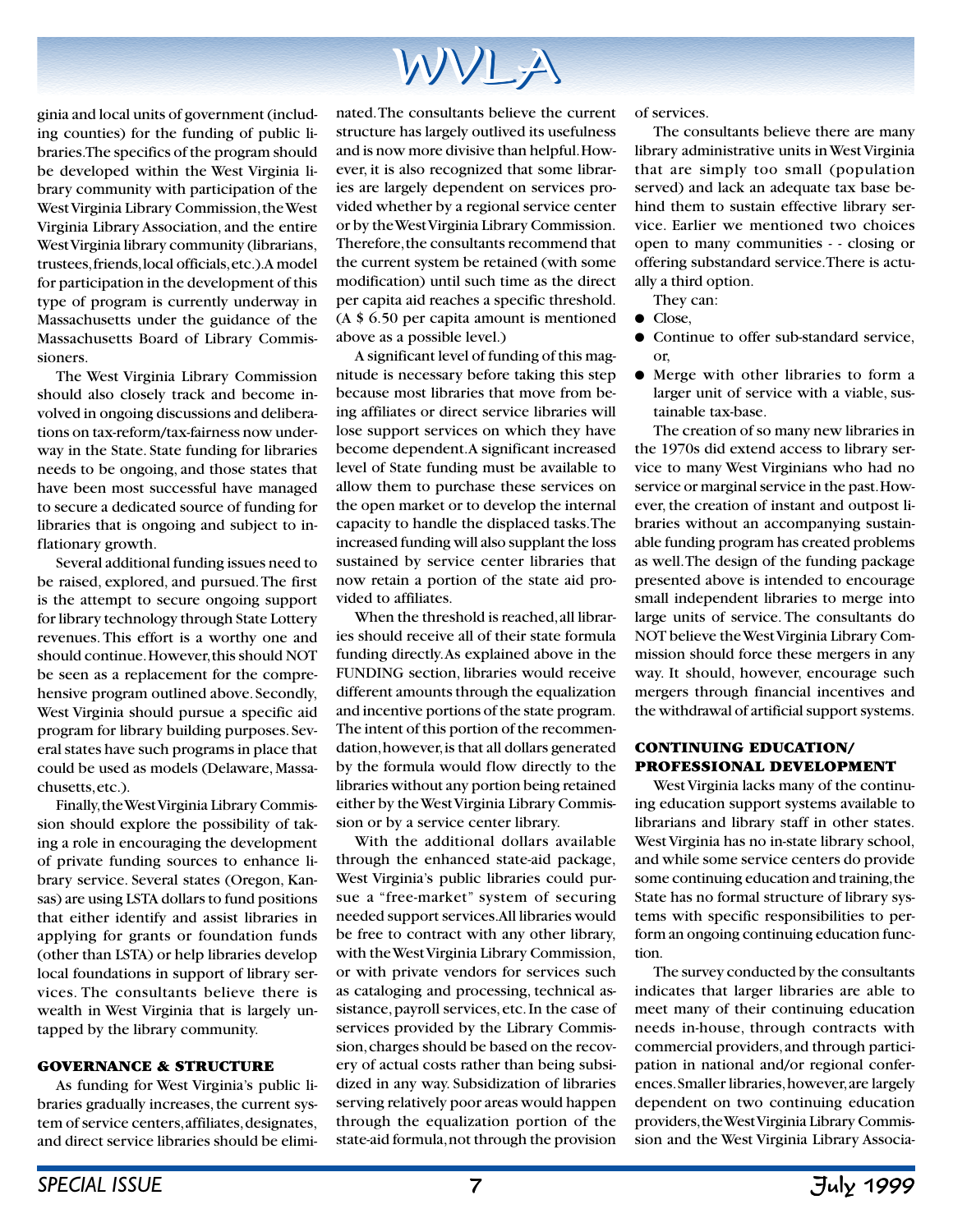

tion. While nothing in these recommendations should be construed to suggest the lessening of the role of these organizations in providing continuing education for librarianship, these efforts need to be bolstered to a considerable degree.

The consultants recommend a multi-faceted program of initiatives to address the critical need for ongoing education and training.

1. The development of two new annual "Marshall" programs that would provide three - five day on-site programs of library education at Marshall University (or at some other appropriate institution).

One program would be aimed at library workers without library degrees (especially those who are new to libraries or new to the State of West Virginia). Sessions in this program would concentrate on basic library skills and basic technology skills. The second program would be aimed at professional librarians and would concentrate on higher level reference and technology skills.

2. The establishment of five to eight "regional library education centers" to be located in libraries to achieve access to training within 1-1/2 hours drive time from any location in the State.

State or LSTA funds should be used to provide state-of-the-art distance education classrooms for approximately 12 - 15 participants at the Library Commission offices and in five to eight other locations. Host libraries would donate space for conversion to classroom use. This space and its resources would be available to other community groups and organizations when the facility is not in use for library education purposes.

The classrooms should be equipped with computer workstations for interactive technology-based training and for twoway voice and video communication among all participating sites.

3. The establishment of a permanent continuing education position within the West Virginia Library Commission's organizational structure.

A staff position should be devoted specifically to the development and coordination of continuing education programs for library staff on a statewide basis. The

expectation should not be that this person would do all of the training. The Library Commission should provide funding to this unit adequate to contract with subject specialists to cover specific training/continuing education needs determined by a broad-based standing committee of librarians from throughout the State. The West Virginia Library Association should be formally represented on this committee on an ongoing basis.

4. The establishment of a professional development scholarship program aimed at exposing West Virginia librarians to exceptional library practices through field visits and participation in national and regional conferences.

The West Virginia Library Commission should fund an annual "field-trip" to an exceptional public library in another state for up to a dozen West Virginia library workers selected through a competitive application process. A small number of scholarships to cover all expenses associated with attendance at regional or national library and technology conferences should also be provided.

5. The use of a broad range of West Virginia Library Commission resources for educational purposes.

WVLC's "State Library" facility (the library in the WVLC facility that is open to the public) and the staff of that facility should be looked at in two ways. First, it should be viewed as a back-up reference resource. This aspect is covered below in the COLLECTIONS/RESOURCES section. Secondly, the State Library should be seen as a training center. An internship program should be established to allow libraries to send staff members to the State Library for a one-week period during which they would work side-by-side with State Library reference staff. The program should cover expenses for participants and compensation for a substitute/replacement staff at the participating library. Alternatively, West Virginia Library Commission staff could be "exchanged" to cover local libraries as a part of this program. This would afford Library Commission staff valuable ongoing front-line experience.

The consultant team believes these five

initiatives, if fully implemented, would result in a measurable improvement of library service in the State in a relatively short period of time.

#### **COLLECTIONS/RESOURCES**

The strength and quality of library collections in West Virginia is an issue that needs to be addressed in several ways.

First, dollars need to be available for the purchase of new materials. Consequently, distribution of basic (per capita) state aid to libraries should include a requirement that a set percentage of the aid be used for collection development purposes.

Second, ongoing efforts need to be made to improve the selection/deselection (weeding) skills of West Virginia librarians.

Third, an ongoing and permanently funded program of providing online full-text periodical/journal resources needs to be a given. An expansion of the current Library Commission effort to provide *ProQuest* should be pursued. Statewide programs worthy of examination as models are Michigan's *AccessMichigan* project and Ohio's *OPLIN* program.

Finally, the State should play a role in developing the reference/research strengths of several large libraries. These libraries should receive non-competitive grants specifically to build their reference/ research capacities. These libraries should be seen as partners with the Library Commission in providing statewide reference/ research service. Partnering with large academic libraries on these efforts is also strongly recommended.

To the extent possible, the libraries should pursue a cooperative collection development strategy aimed at building specific strengths somewhere in the State. The State of Kansas is a good model for this type of cooperative collection development.

The West Virginia Library Commission should also explore the possibility of developing a "night-owl" reference service in cooperation with these libraries to raise the public's awareness of the information role of public libraries. "Night-owl" service provides telephone reference in hours after libraries are typically closed. New Jersey has a program of this type that is worthy of consideration. West Virginia's institutions of higher learning could prove to be a valuable partner in this effort.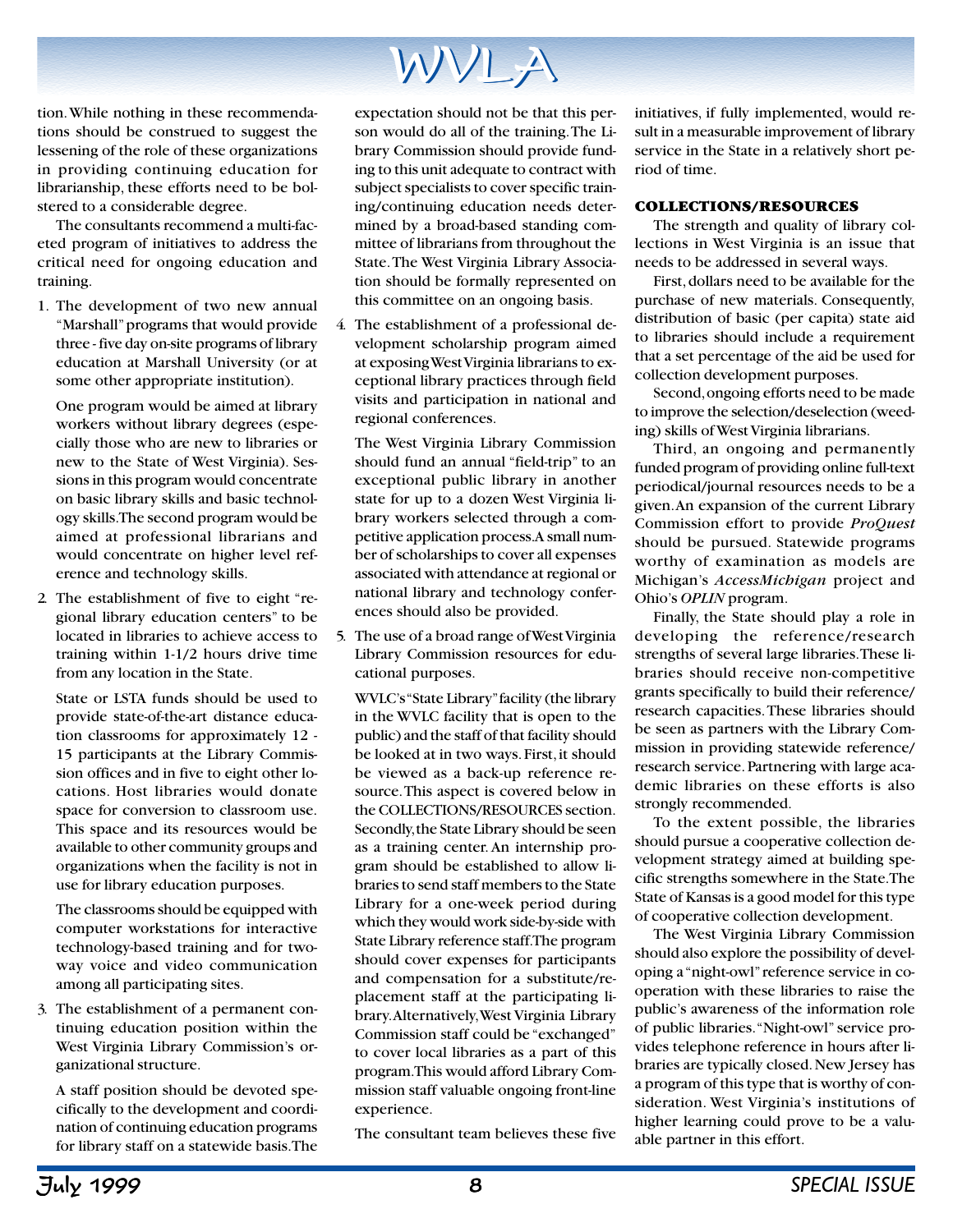While additional quality reference service is one outcome of this effort, a major side benefit is increasing the visibility of libraries in the minds of the public.

On an issue related to the WEST VIR-GINIA LIBRARY COMMISSION SERVICES/ ORGANIZATION category, the current "Gifts & Exchange" program needs to be closely scrutinized. The program is greatly appreciated by some libraries; it is of little consequence to others. However, the consultants' concern with this program is not whether the program is liked or disliked; rather, the problem relates to the quality of materials that it puts on the shelves of West Virginia's libraries.

While some excellent titles are made available to libraries, many of the books provided are of marginal value. This program needs a thorough review and its relationship to the rotating collections and WVLC's AV Department holdings needs to be clarified. It is our understanding that all three programs are currently being restructured.

#### **TECHNOLOGY**

West Virginia's libraries have made great technological strides in recent years. Internet connectivity is good, especially when the rural nature of much of the State is considered. At least basic Internet training has been provided, and most libraries are actively using at least some of the electronic resources available to them.

The state's long history with the VTLS library automation system has been both advantageous and problematic. The fact that shared automation systems are in place in many areas has been helpful in encouraging regional resource sharing and in "breaking the technological ice." On the other hand, the single vendor path has created many difficulties ranging from Y2K readiness to the portability of bibliographic records.

The consultants believe the West Virginia Library Commission does have a responsibility that accompanies its stewardship of a sizable number of State dollars that have been spent and are being spent for library technology. We do not agree with the assessment that libraries should be free to select any system they wish when there are State or Federal dollars involved. Libraries should, however, be free to select any system meeting certain technical standards.

A document entitled *Compliance Standards and Guidelines for Automated Library Systems and Related Services for West Virginia Public Libraries,* which was produced for the WVLC by RMG Consultants, Inc in 1997 should be used as the basis for initial standards. However, these standards are already several years old. Ideally, the standards should be reviewed and updated at least once every eighteen months.

We believe that the promulgation of connectivity and compatibility standards designed to ensure long-term compatibility of automation systems is an appropriate role of the West Virginia Library Commission. Technology vendors, including library technology vendors, make connectivity and compatibility sound simple. Unfortunately, often it is not.

The availability of State Lottery funds for technology purposes and the requirement that these funds be spent quickly created a significant problem for the West Virginia Library Commission. Few of the decisions that were made or the actions that were taken received the broad discussion and consultation that they should ideally have had.

Greater participation in decision-making on technology issues must be a given in the future. However, the West Virginia Library Commission must not relinquish its leadership role in the implementation of technology. Information technology management is always a very sensitive topic. Adherence to standards often seems to have little to do with practical day-to day applications and processes. A high degree of connectivity and compatibility is a legitimate concern on a statewide level. The only harmonious route from adherence to standards to smooth implementation is open communication.

It must also be recognized that the State Network also promulgates standards. The library needs to work within this framework and should seek to influence the statewide standards process.

The consultants recommend a statewide library information technology committee be established to facilitate the full understanding of present and future technological challenges. It is further recommended that this committee include information technology professionals from State government and from the private sector as well as librarians from the field and representatives of the West Virginia Library Commission. While the Commission will still be faced

with making some hard decisions that are unlikely to please everyone, an open discussion of the problems and realities of each situation will lead to a better understanding of decisions that are made and of the rationale for those decisions.

On another topic, the consultants recommend the West Virginia Library Commission actively explore a program to make two to three year old State-owned computers available to public libraries. While libraries need new and fast computers, the "cascading" of State-owned computers to libraries for use as OPAC terminals and Internet access stations could benefit State agencies, libraries, and the public.

In the mail survey, libraries clearly indicated technology training and technical assistance (nuts and bolts on-site help) were a great need. The West Virginia Library Commission's program of regional technicians is too new to evaluate at this point; however, it can be seen as at least a partial solution to a very serious problem. This program should be closely monitored and modified to make sure that it meets the needs of local libraries.

#### **WEST VIRGINIA LIBRARY COMMIS-SION SERVICES/ORGANIZATION**

When the consultants first visited the Library Commission offices in the spring of 1998, we were struck by its unkempt condition. Working conditions for staff members were, to say the least, less than ideal. In our review of background information, we were also surprised to find that the Commission had very few staff devoted to what is characterized as "library development" activities.

Traditionally, agencies characterized as "library commissions" have emphasized the library development aspect. A staff of "field consultants" usually carries out the work of such commissions.

Less than one year ago, the West Virginia Library Commission had only two staff members that could be considered field consultants. The WVLC needs, and is in the process of developing, greater capacity to help libraries through highly qualified onstaff consultants.

Several obstacles stand in the way of this development. First, salaries for professional librarians at the WVLC have been very low. Salaries must be sufficient to attract qualified personnel. Libraries in West Virginia will avail themselves of assistance that is offered by well-trained, well-informed, experienced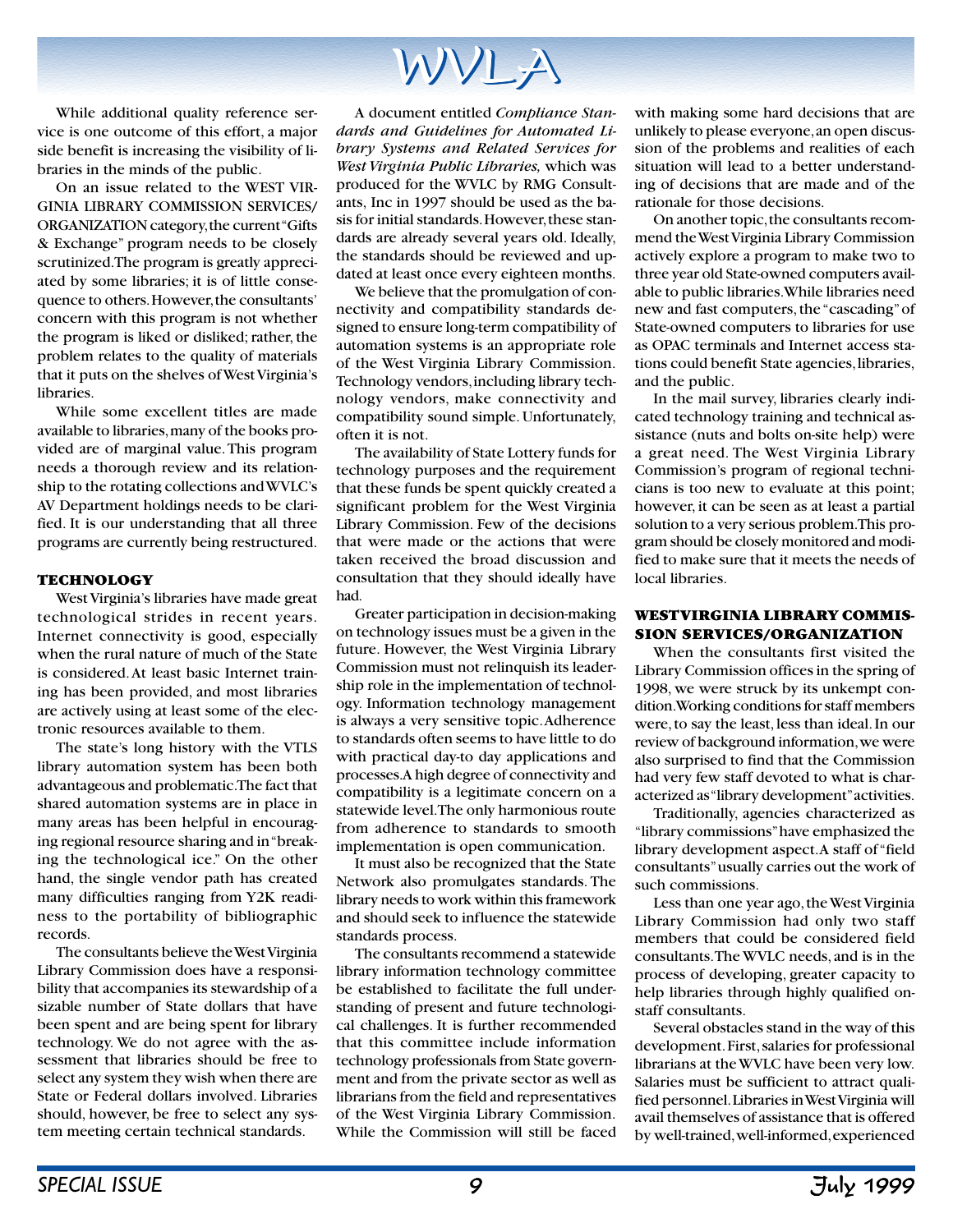

consultants. They are far less likely to accept assistance or advice from consultants who know no more than they know.

It is our understanding that progress is being made in the salary arena. This is good news for the WVLC in its effort to recruit qualified personnel.

A second obstacle to offering a successful program of library development is a feeling on the part of libraries that "they don't know what it's like out here." Field consultants need to be in the field. WVLC should seek opportunities for staff exchanges that would place field consultants in libraries throughout the State on a regular basis.

The consultants also wish to express a concern over a heavy dependence on Library Services and Technology Act to fund WVLC staff. While it is probably impossible to find a single state library agency that has no LSTA-funded staff, WVLC needs to insulate itself against collapse if and when Federal dollars for libraries are reduced or dry up.

To this end, the WVLC should closely examine all operations to determine if there are areas that can be reduced or eliminated to build its library development capacity. We have already mentioned the Gifts and Exchange program and the AV Department as areas that might be significantly restructured. This is not to say these services are necessarily bad. They may just be less important than other services, which over time will have a greater impact on the library service available to West Virginians.

The WVLC, like many other organizations, has gradually expanded its services to include programs and services beyond what might be considered "core" activities. The result is that the library community has little or no understanding of the overall function of the agency. Programs such as the Radio Reading Service and the television production program as it was previously structured are nice things to do but they are hard to justify given the overall state of West Virginia's public libraries.

The consultants believe that these services should be examined to see if they qualify as "core services." It may be that they can be restructured to meet this test. For example, the television production capabilities of the Commission could become a powerful continuing education tool.

The consultants recommend that the WVLC should pursue a planning process aimed at identifying the core services needed and wanted by the State's libraries. This process should involve all of the Library

Commission's stakeholders including Commissioners, the WVLC staff, librarians from the State, library trustees, and representatives of the West Virginia Library Association, the State Legislature, the Governor's Office, and the Department of Education.

We believe the West Virginia Library Commission has made significant progress in restructuring itself into a more effective agency during the last year. Physical working conditions have improved, greater focus has been place on library development, and efforts are underway to recruit qualified staff.

Finally, a word about communication: perhaps the most vigorous complaints heard by the consultants regarding the West Virginia Library Commission are related to

communications between the WVLC and libraries and between libraries and the WVLC.

Several of the recommendations that appear in this report include greater participation of the library community in determining the direction of library service in the State. In particular, the suggestion of a planning initiative revolving around funding issues (patterned on the Massachusetts model) is intended to bring the library community together in pursuit of a common goal.

The West Virginia Library community has much to gain if it can find a way to work together. There is much to lose if factions within the library community work at crosspurposes.



May 24, 1999

Dear Public Library Division Member,

The Himmel and Wilson Directions 2000 report was approved at the May meeting of the West Virginia Library Commission. This report and the implementation of its recommendations will impact libraries and librarians in this state for years to come.

At the June 4th WVLA executive board meeting, I will submit a motion requesting that all members be contacted concerning their reaction to the report and their suggestions as to which recommendations should be implemented and how. If approved by the executive board, surveys, letters, etc. would come from division and roundtable chairs to all members.

 In anticipation of this approval, the enclosed survey is a summary o<sup>f</sup> the six main areas of the study. Please review these areas concentrating on how it would impact on you, your particular type of library, and your community. Please send your responses to me at Roane County Public Library by June 14, 1999. If you receive additional surveys from other roundtables or divisions, you can either return only one or specify that you have sent your response to others.

Many of you cannot get to WVLC meetings to voice your concerns an<sup>d</sup> opinions. This is an excellent way to ensure your concerns are heard.

Sincerely,

Suzette Lowe Chair Public Library Division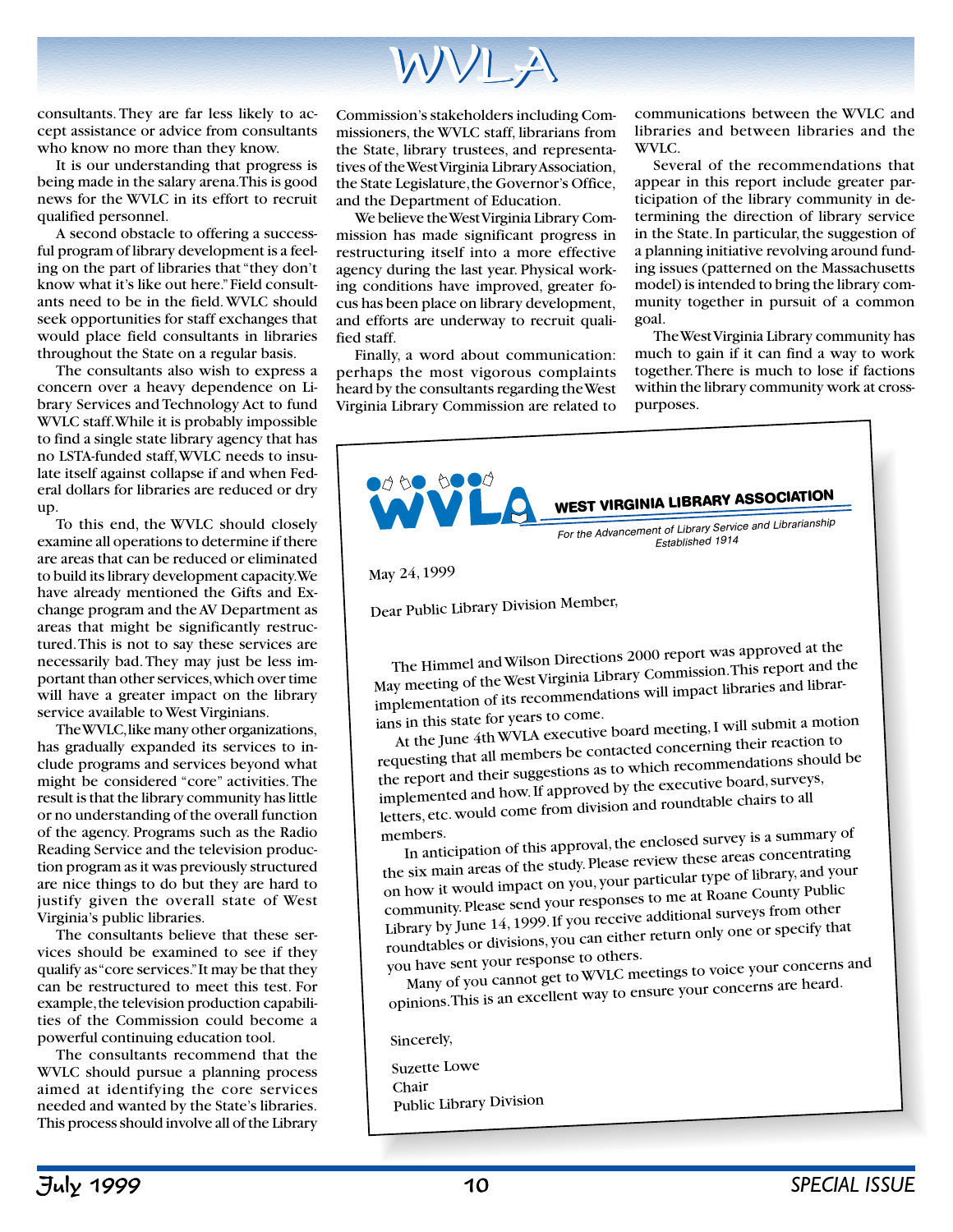

## **Summary of Himmel & Wilson's Recommendations**

## *Recommendations divided by six major categories:*

#### **1. Funding**

- a.) Begin a "partnership" strategy half of funding comes from local level and half from state level.
- b.) Use the opportunity of the Fair Taxation Proposal to seek dedicated funds for libraries.
- c.) State funds would be distributed using a 3-part formula:
	- 1. Simple and direct per-capita distribution based on population.
	- 2. Equalization component of additional state aid for libraries not having sufficient local tax bases.
	- 3. Incentive program of additional funds for libraries who consolidate into county or multi-county units and employ an MLS director
- d.)Any funding program developed "should be developed within the WV library community with participation of the WVLC and the WVLA."
- e.)Attempt to secure a dedicated source of state funds for ongoing technology needs and building projects.
- f.) Identify potential sources of private funds and use LSTA funds to help libraries set up foundations.

#### **COMMENTS:**

#### **2. Governance and Structure**

- a.) Elimination (as funding levels improve) of the current structure of service center, designate, affiliate, and direct services libraries.
- b.)All libraries should receive 100% of their per capita state aid directly. No portion would be retained either by the WVLC or some other public library.
- c.) Libraries would be free to follow an "open market" system and contract with other libraries if so desired for needed services such as cataloging, etc.
- d.) Small libraries with inadequate local funding support should be encouraged

to merge with larger libraries or close through state funding incentive programs. Those libraries should not be forced to merge or close by WVLC. **COMMENTS:**

ship" program. **COMMENTS:**

#### **3. Continuing Education/ Professional Development**

- a.) Development of "multi-faceted" program to address continuing education needs of librarians throughout the state.
	- 1.) Begin two separate annual "Marshall Programs" to be held for three to five sessions. The first would be for nonprofessionals, and the second would be for professionals.
	- 2.) Establish 5 to 8 regional educational centers equipped with computers in existing public libraries throughout the state.
	- 3.) Create a Continuing Education Consultant position at the WVLC. This individual would coordinate and develop continuing education programs throughout the state at the continuing education centers. This individual would not provide all the programs, but rather contract for workshops with professionals in other states.
	- 4.) Continuing Education needs would be targeted through a broad-based committee of librarians to visit excellent library systems in other states. The scholarships would be granted via a competitive application process.
	- 5.) Establish a professional development scholarship program that provides for librarians to visit excellent library systems in other states. The scholarships would be granted via a competitive application process.
	- 6.) Use WVLC's reference library as a "training lab" for librarians throughout the state to gain "hands-on" experience. In addition to an "exchange program" which provides for WVLC staff to work on the "front-lines" in the state's public libraries would go handin-hand with the "training lab/intern-

#### **4. Collections Resources**

- a.) Require that a certain percentage of per capita state aid be used for materials at all public libraries.
- b.)Hold regular collection development and weeding workshop for librarians.
- c.)The WVLC should provide on-line databases for public libraries throughout the state. These databases should be selected with maximum input from WV librarians.
- d.) Establish a non-competitive grant program of cooperative collection development for the larger public libraries whose purpose is to build the strengths of these libraries' collections with the purpose of interlibrary loan sharing of resources so that all public libraries in the state benefit.
- e.) Develop a "night-owl" reference service with an 800-phone line at various public libraries in the state as well as at the WVLC.
- f.) Eliminate "noncore" collection services at the WVLC such as the "Gifts and Exchange" program and the film library.

#### **COMMENTS:**

#### **5. Technology**

- a.) Develop state technology standards for automation systems in WV's public libraries. The starting standards should be the RMG Study.
- b.) On-going revision and review of these standards is essential.
- c.) Librarians throughout the state must have greater participation in making technology decisions in the future.
- d.) Library community also needs input in to standards of Statewide Network.
- e.) A statewide library technology committee should be established whose purpose is to study all technology issues, receive